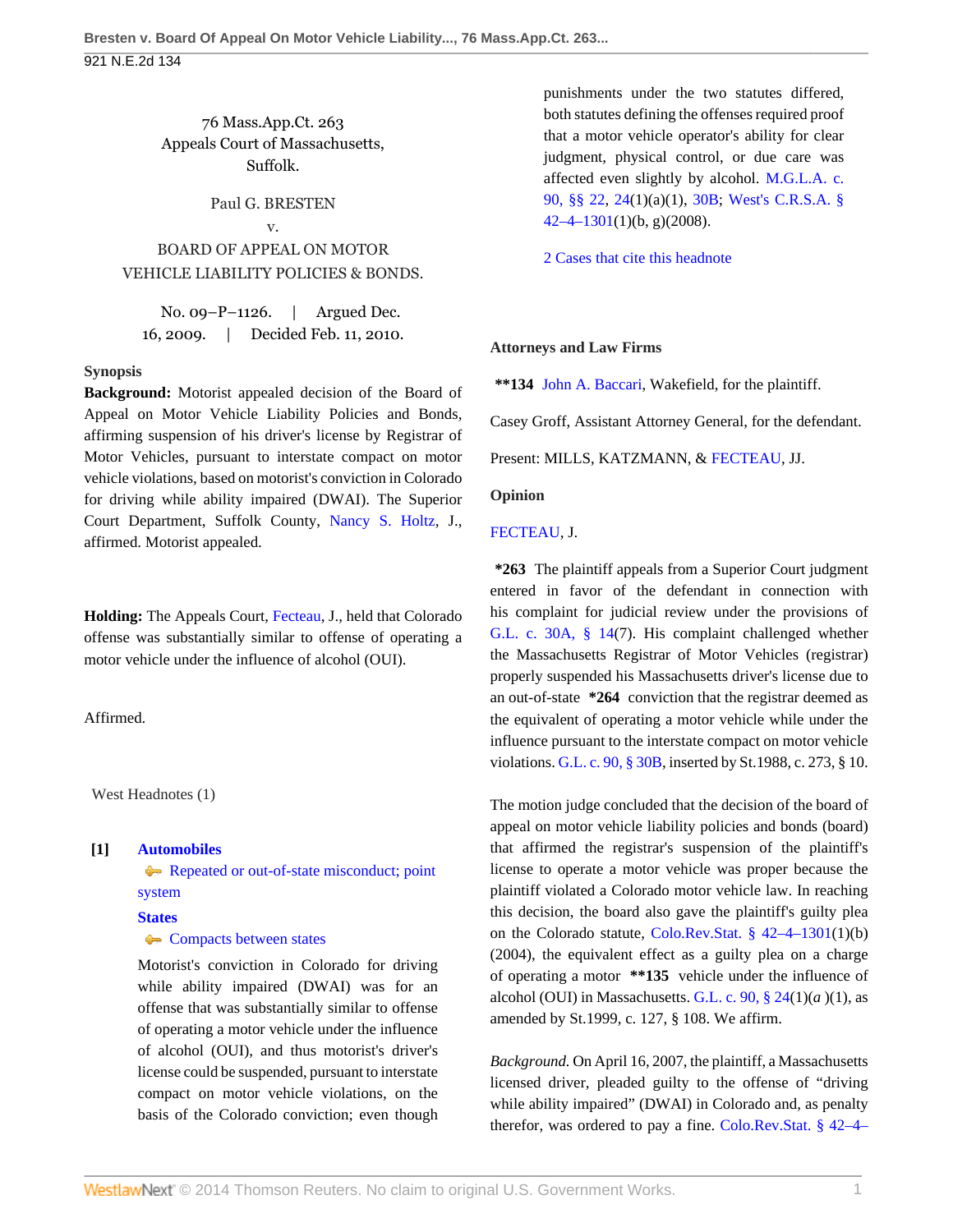<span id="page-1-0"></span> $1301(1)$  $1301(1)$  $1301(1)$  $1301(1)$ (b), (g) (2004).<sup>1</sup> A conviction pursuant to subsection (b) of the Colorado statute does not carry the penalty of the loss of driving rights in Colorado. This conviction, however, was reported to the Massachusetts registrar pursuant to the interstate compact on motor vehicle convictions. [G.L. c. 90,](http://www.westlaw.com/Link/Document/FullText?findType=L&pubNum=1000042&cite=MAST90S30B&originatingDoc=Ia294d128165411df9988d233d23fe599&refType=LQ&originationContext=document&vr=3.0&rs=cblt1.0&transitionType=DocumentItem&contextData=(sc.Search))  $§ 30B$  [II](http://www.westlaw.com/Link/Document/FullText?findType=L&pubNum=1000042&cite=MAST90S2&originatingDoc=Ia294d128165411df9988d233d23fe599&refType=LQ&originationContext=document&vr=3.0&rs=cblt1.0&transitionType=DocumentItem&contextData=(sc.Search)).<sup>[2](#page-3-1)</sup>

<span id="page-1-2"></span><span id="page-1-1"></span>**\*265** On March 18, 2008, acting pursuant to [G.L. c.](http://www.westlaw.com/Link/Document/FullText?findType=L&pubNum=1000042&cite=MAST90S22&originatingDoc=Ia294d128165411df9988d233d23fe599&refType=LQ&originationContext=document&vr=3.0&rs=cblt1.0&transitionType=DocumentItem&contextData=(sc.Search)) [90, § 22](http://www.westlaw.com/Link/Document/FullText?findType=L&pubNum=1000042&cite=MAST90S22&originatingDoc=Ia294d128165411df9988d233d23fe599&refType=LQ&originationContext=document&vr=3.0&rs=cblt1.0&transitionType=DocumentItem&contextData=(sc.Search))(*c* ), as amended by St.1990, c. 256, § 1, the registrar notified the plaintiff of her intention to revoke his driver's license for one year because of his Colorado conviction. She then sent a revocation notice, dated June 11, 2008, that the revocation was effective as of June 21, 2008. The plaintiff appealed to the board and requested that his license be reinstated or, alternatively, that he be given a hardship license.<sup>[3](#page-3-2)</sup> He argued that the registrar erred when she considered the Colorado DWAI conviction as an OUI conviction for purposes of his Massachusetts license suspension, contesting her decision that the two statutes were substantially similar. The board granted him a hardship license but rejected his claim that the convictions were dissimilar, and concluded that the Colorado offense of DWAI was substantially similar to the Massachusetts offense of OUI because "both statutes address the same level of impairment in imposing liability." [4](#page-3-3)

<span id="page-1-3"></span>On July 16, 2008, the plaintiff filed a complaint for judicial review pursuant to [G.L. c. 30A, § 14](http://www.westlaw.com/Link/Document/FullText?findType=L&pubNum=1000042&cite=MAST30AS14&originatingDoc=Ia294d128165411df9988d233d23fe599&refType=LQ&originationContext=document&vr=3.0&rs=cblt1.0&transitionType=DocumentItem&contextData=(sc.Search))(7). The board filed the administrative record, and the plaintiff filed a motion for judgment on the pleadings contending that the registrar and the board committed an error of law by deciding that the conviction of DWAI in Colorado was substantially similar to a conviction of OUI in Massachusetts. The plaintiff's motion, brought under [Mass.R.Civ.P. 12\(c\)](http://www.westlaw.com/Link/Document/FullText?findType=L&pubNum=1000042&cite=MASTRCPR12&originatingDoc=Ia294d128165411df9988d233d23fe599&refType=LQ&originationContext=document&vr=3.0&rs=cblt1.0&transitionType=DocumentItem&contextData=(sc.Search)), 365 Mass. 756 (1974), was denied, judgment **\*\*136** entered in favor of the board, and the plaintiff's complaint was dismissed.

*Discussion.* 1. *The interstate compact.* The plaintiff asserts that the interstate compact applies only if he is convicted of an offense that is comparable to a Massachusetts offense. He argues that the Colorado conviction driving while alcohol impaired does not have a counterpart in the Massachusetts statutory scheme. Although we agree that the compact requires a substantially similar conviction, we disagree with his construction of the relevant offenses.

**\*266** The interstate compact provides that the registrar must give the same effect to conduct reported as if "such conduct had occurred in the home state." G.L. c. 90,  $\S$  30B [III\(](http://www.westlaw.com/Link/Document/FullText?findType=L&pubNum=1000042&cite=MAST90S3&originatingDoc=Ia294d128165411df9988d233d23fe599&refType=LQ&originationContext=document&vr=3.0&rs=cblt1.0&transitionType=DocumentItem&contextData=(sc.Search))*a*). Thus, if a driver is convicted for "driving a motor vehicle while under the influence of intoxicating liquor ... to a degree that renders the driver incapable of safely driving a motor vehicle," then the registrar must give the same effect to out-of-State motor vehicle convictions as if the offense had occurred in Massachusetts. [G.L. c. 90, § 30B](http://www.westlaw.com/Link/Document/FullText?findType=L&pubNum=1000042&cite=MAST90S30B&originatingDoc=Ia294d128165411df9988d233d23fe599&refType=LQ&originationContext=document&vr=3.0&rs=cblt1.0&transitionType=DocumentItem&contextData=(sc.Search)) III (*a* [\)\(2\)](http://www.westlaw.com/Link/Document/FullText?findType=L&pubNum=1000042&cite=MAST90S3&originatingDoc=Ia294d128165411df9988d233d23fe599&refType=LQ&originationContext=document&vr=3.0&rs=cblt1.0&transitionType=DocumentItem&contextData=(sc.Search)). Moreover, under [§ 30B](http://www.westlaw.com/Link/Document/FullText?findType=L&pubNum=1000042&cite=MAST90S30B&originatingDoc=Ia294d128165411df9988d233d23fe599&refType=LQ&originationContext=document&vr=3.0&rs=cblt1.0&transitionType=DocumentItem&contextData=(sc.Search)) [III \(](http://www.westlaw.com/Link/Document/FullText?findType=L&pubNum=1000042&cite=MAST90S3&originatingDoc=Ia294d128165411df9988d233d23fe599&refType=LQ&originationContext=document&vr=3.0&rs=cblt1.0&transitionType=DocumentItem&contextData=(sc.Search))*c* ), "[i]f the laws of a party [S]tate do not provide for offenses or violations denominated or described in precisely the words employed in subdivision (a) of this subsection, such party [S]tate shall construe the denominations and descriptions appearing in the subdivision (a) hereof as being applicable to and identifying those offenses or violations of a substantially similar nature, and the laws of such party [S]tate shall contain such provisions as may be necessary to ensure that full force and effect is given to this subsection."

The notice of revocation to the plaintiff indicated that the revocation was due to the conviction for driving while intoxicated in Colorado. This conviction, if substantially similar to the Massachusetts offense, rendered the plaintiff subject to the statutory scheme of the interstate compact. We turn to the relevant statutes to determine whether the provisions are substantially similar.

2. *Statutory interpretation.* "The duty of statutory interpretation is for the courts ... but an administrative agency's interpretation of a statute within its charge is accorded weight and deference.... Where the [agency's] statutory interpretation is reasonable ... the court should not supplant [its] judgment." *[Dowling v. Registrar of Motor](http://www.westlaw.com/Link/Document/FullText?findType=Y&serNum=1997152795&pubNum=578&originationContext=document&vr=3.0&rs=cblt1.0&transitionType=DocumentItem&contextData=(sc.Search)) Vehicles,* [425 Mass. 523, 525, 682 N.E.2d 842 \(1997\)](http://www.westlaw.com/Link/Document/FullText?findType=Y&serNum=1997152795&pubNum=578&originationContext=document&vr=3.0&rs=cblt1.0&transitionType=DocumentItem&contextData=(sc.Search)) (citations omitted), quoting from *[Massachusetts Med. Soc. v.](http://www.westlaw.com/Link/Document/FullText?findType=Y&serNum=1988042950&pubNum=578&originationContext=document&vr=3.0&rs=cblt1.0&transitionType=DocumentItem&contextData=(sc.Search)) Commissioner of Ins.,* [402 Mass. 44, 62, 520 N.E.2d 1288](http://www.westlaw.com/Link/Document/FullText?findType=Y&serNum=1988042950&pubNum=578&originationContext=document&vr=3.0&rs=cblt1.0&transitionType=DocumentItem&contextData=(sc.Search)) [\(1988\)](http://www.westlaw.com/Link/Document/FullText?findType=Y&serNum=1988042950&pubNum=578&originationContext=document&vr=3.0&rs=cblt1.0&transitionType=DocumentItem&contextData=(sc.Search)) (holding that board's interpretation of [G.L. c. 90,](http://www.westlaw.com/Link/Document/FullText?findType=L&pubNum=1000042&cite=MAST90S22&originatingDoc=Ia294d128165411df9988d233d23fe599&refType=LQ&originationContext=document&vr=3.0&rs=cblt1.0&transitionType=DocumentItem&contextData=(sc.Search)) [§ 22\[](http://www.westlaw.com/Link/Document/FullText?findType=L&pubNum=1000042&cite=MAST90S22&originatingDoc=Ia294d128165411df9988d233d23fe599&refType=LQ&originationContext=document&vr=3.0&rs=cblt1.0&transitionType=DocumentItem&contextData=(sc.Search))*c* ], third par., requiring one-year license suspension, consistent with like suspension in New Hampshire, was reasonable, notwithstanding that suspension of license for equivalent motor vehicle offense in Massachusetts would require only ninety-day suspension).

a. *The Colorado statute.* The Colorado statute at issue here divides levels of impairment into subsections. [Colo.Rev.Stat.](http://www.westlaw.com/Link/Document/FullText?findType=L&pubNum=1000517&cite=COSTS42-4-1301&originatingDoc=Ia294d128165411df9988d233d23fe599&refType=LQ&originationContext=document&vr=3.0&rs=cblt1.0&transitionType=DocumentItem&contextData=(sc.Search)) [§ 42–4–1301](http://www.westlaw.com/Link/Document/FullText?findType=L&pubNum=1000517&cite=COSTS42-4-1301&originatingDoc=Ia294d128165411df9988d233d23fe599&refType=LQ&originationContext=document&vr=3.0&rs=cblt1.0&transitionType=DocumentItem&contextData=(sc.Search)). For instance, [§ 42–4–1301\(](http://www.westlaw.com/Link/Document/FullText?findType=L&pubNum=1000517&cite=COSTS42-4-1301&originatingDoc=Ia294d128165411df9988d233d23fe599&refType=LQ&originationContext=document&vr=3.0&rs=cblt1.0&transitionType=DocumentItem&contextData=(sc.Search))1)(a) prohibits "any **\*267** person who is under the influence of alcohol ... to drive any vehicle in this state." The statute defines this offense as "driving a vehicle when a person has consumed alcohol ... [when the] alcohol alone ... *affects the person to a degree*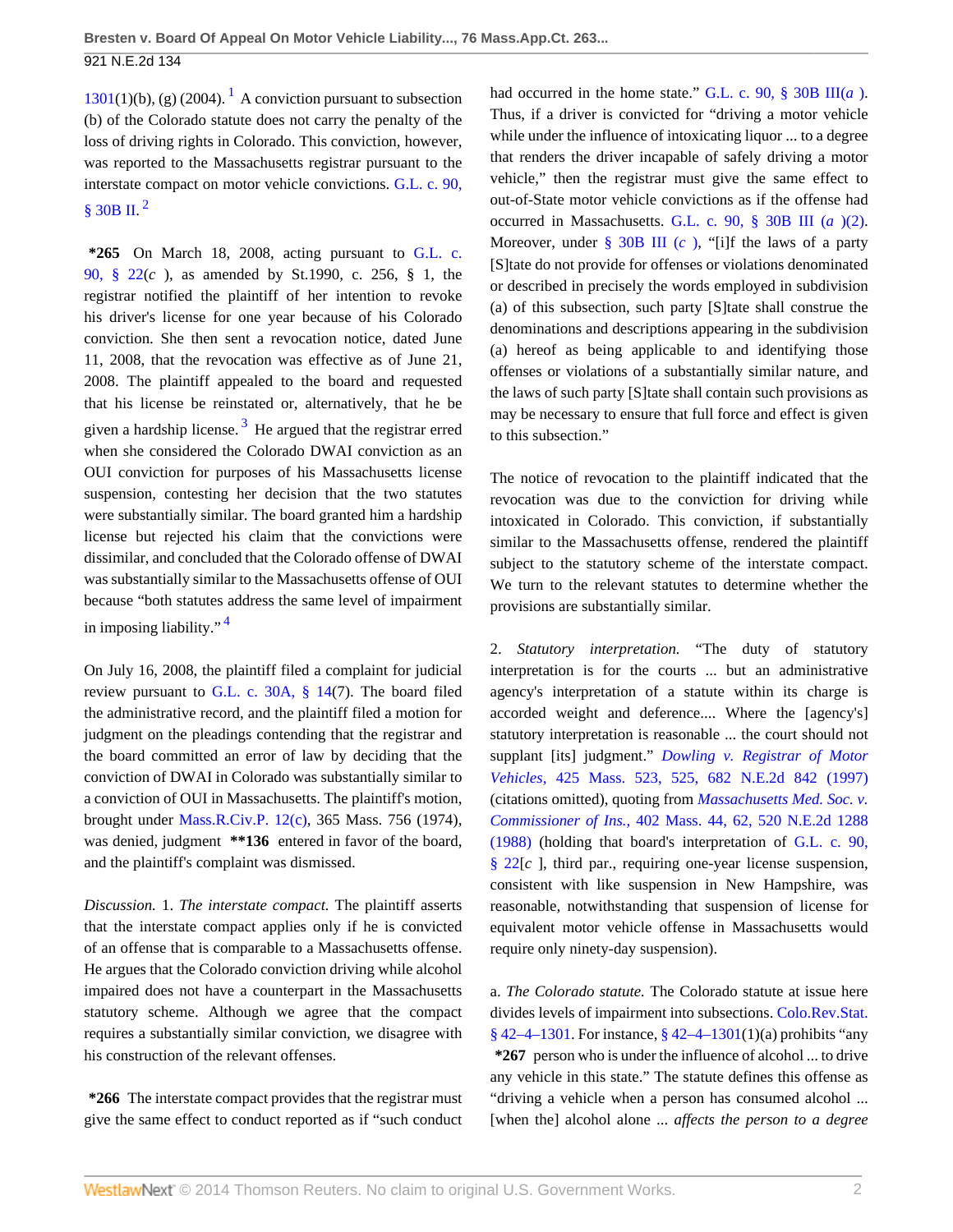*that the person is substantially incapable,* either mentally or physically, or both mentally and physically, to exercise clear judgment, sufficient physical control, or due care in the safe operation of a vehicle." [§ 42–4–1301\(](http://www.westlaw.com/Link/Document/FullText?findType=L&pubNum=1000517&cite=COSTS42-4-1301&originatingDoc=Ia294d128165411df9988d233d23fe599&refType=LQ&originationContext=document&vr=3.0&rs=cblt1.0&transitionType=DocumentItem&contextData=(sc.Search))1)(f) (emphasis **\*\*137** added). [5](#page-3-4)

<span id="page-2-0"></span>To be convicted of DWAI the statute states that "[i]t is a misdemeanor for any person who is impaired by alcohol or by one or more drugs, or by a combination of alcohol and one or more drugs, to drive any vehicle in this state." [§ 42–4–1301](http://www.westlaw.com/Link/Document/FullText?findType=L&pubNum=1000517&cite=COSTS42-4-1301&originatingDoc=Ia294d128165411df9988d233d23fe599&refType=LQ&originationContext=document&vr=3.0&rs=cblt1.0&transitionType=DocumentItem&contextData=(sc.Search))(1) (b). The statute defines this conduct as "driving a vehicle when a person has consumed alcohol or one or more drugs, or a combination of both alcohol and one or more drugs, which alcohol alone, or one or more drugs, or alcohol combined with one or more drugs, *affects the person to the slightest degree so that the person is less able* than the person ordinarily would have been, either mentally or physically, or both mentally and physically, to exercise clear judgment, sufficient physical control, or due care in the safe operation of a vehicle."  $\S$  42–  $4-1301(1)(g)$  (emphasis added).

"Prior to the numerous amendments [that resulted in the statutory scheme], DUI [ (or driving under the influence) ] had been interpreted as an impairment to the 'slightest degree' by the consumption of alcoholic liquor." *[Thompson v.](http://www.westlaw.com/Link/Document/FullText?findType=Y&serNum=1973123547&pubNum=661&originationContext=document&vr=3.0&rs=cblt1.0&transitionType=DocumentItem&contextData=(sc.Search)) Colorado,* [181 Colo. 194, 199, 510 P.2d 311 \(1973\)](http://www.westlaw.com/Link/Document/FullText?findType=Y&serNum=1973123547&pubNum=661&originationContext=document&vr=3.0&rs=cblt1.0&transitionType=DocumentItem&contextData=(sc.Search)) (decided on vagueness challenge prior to amendments to statute that added definitions). There, the Supreme Court of Colorado also stated: "[B]y amending the original DUI statute the legislative policy of this state has been to create a graduated scale of penalties arising from driving an automobile after the use of intoxicants." *[Ibid.](http://www.westlaw.com/Link/Document/FullText?findType=Y&serNum=1973123547&originationContext=document&vr=3.0&rs=cblt1.0&transitionType=DocumentItem&contextData=(sc.Search))* The court went on to hold that, for the purposes of DWAI, "[a] person is under the influence of intoxicating liquor, as that phrase is used in the ordinance in question, when he has taken a drink of alcoholic liquor which affects him so that in the slightest degree he is less able, either mentally or physically or both, to exercise a clear judgment and with steady hands and nerves operate an automobile with safety **\*268** to himself and to the public, and when this mental and physical condition exists after imbibing intoxicating liquor, even though the person has had only one drink thereof, he is under the influence of intoxicating liquor." *[Ibid.,](http://www.westlaw.com/Link/Document/FullText?findType=Y&serNum=1973123547&originationContext=document&vr=3.0&rs=cblt1.0&transitionType=DocumentItem&contextData=(sc.Search))* quoting from *[Snyder v. Denver,](http://www.westlaw.com/Link/Document/FullText?findType=Y&serNum=1951112331&pubNum=661&originationContext=document&vr=3.0&rs=cblt1.0&transitionType=DocumentItem&contextData=(sc.Search))* [123 Colo. 222, 226, 227 P.2d 341 \(1951\)](http://www.westlaw.com/Link/Document/FullText?findType=Y&serNum=1951112331&pubNum=661&originationContext=document&vr=3.0&rs=cblt1.0&transitionType=DocumentItem&contextData=(sc.Search)) (defining the offense of DUI under the 1943 statute). <sup>[6](#page-4-0)</sup>

<span id="page-2-1"></span>b. *The Massachusetts statute.* To prove the Massachusetts offense of OUI, the Commonwealth must prove beyond a reasonable doubt that the defendant's consumption of alcohol diminished the defendant's ability to operate a motor vehicle safely. G.L. c. 90,  $\S$  24(1)(*a*)(1). That statute provides in pertinent part: "Whoever, upon any way or in any place to which the public has a right of access, or upon any way or in any place to which members of the public have access as invitees or licensees, operates a motor vehicle with a percentage, by weight, of alcohol in their blood of eight one-hundredths or greater, or while under the influence of intoxicating liquor, or marijuana, narcotic drugs, depressants or stimulant substances, all as defined in section one of chapter ninety-four C, or the vapors of glue shall be punished ...."

**\*\*138** In a prosecution of a violation of this statute, the Commonwealth "must prove beyond a reasonable doubt that the defendant's consumption of alcohol diminished the defendant's *ability* to operate a motor vehicle safely. The Commonwealth need not prove that the defendant *actually drove* in an unsafe or erratic manner, but it must prove a diminished *capacity* to operate safely." *[Commonwealth v.](http://www.westlaw.com/Link/Document/FullText?findType=Y&serNum=1985112226&pubNum=578&originationContext=document&vr=3.0&rs=cblt1.0&transitionType=DocumentItem&contextData=(sc.Search)) Connolly,* [394 Mass. 169, 173, 474 N.E.2d 1106 \(1985\)](http://www.westlaw.com/Link/Document/FullText?findType=Y&serNum=1985112226&pubNum=578&originationContext=document&vr=3.0&rs=cblt1.0&transitionType=DocumentItem&contextData=(sc.Search)) (emphasis original). In *[Connolly,](http://www.westlaw.com/Link/Document/FullText?findType=Y&serNum=1985112226&originationContext=document&vr=3.0&rs=cblt1.0&transitionType=DocumentItem&contextData=(sc.Search))* the court held that the statute's "legislative purpose [is] to protect the public from drivers whose judgment, alertness, and ability to respond promptly and effectively to unexpected emergencies are diminished because of the consumption of alcohol." *Id.* [at](http://www.westlaw.com/Link/Document/FullText?findType=Y&serNum=1985112226&pubNum=578&originationContext=document&vr=3.0&rs=cblt1.0&transitionType=DocumentItem&contextData=(sc.Search)) [172–173, 474 N.E.2d 1106.](http://www.westlaw.com/Link/Document/FullText?findType=Y&serNum=1985112226&pubNum=578&originationContext=document&vr=3.0&rs=cblt1.0&transitionType=DocumentItem&contextData=(sc.Search))

Therefore, we think that the Colorado offense of DWAI is substantially similar to the Massachusetts offense of OUI because, for a conviction, both statutes require proof that the motor vehicle **\*269** operator's ability for clear judgment, physical control, or due care is affected even slightly by alcohol.

3. *Other arguments.* We find no merit in the plaintiff's argument that the statutes are not substantially similar because of significant differences in the potential punishment prescribed and the differing license consequences. Specifically, the plaintiff contends that the statutes are not substantially similar because the relevant provisions of G.L. c. 90,  $\S$  22 $(c)$ , require that the registrar revoke his license if she receives notice that his license was revoked or suspended in another jurisdiction. The registrar did not receive notice that his license was suspended or revoked in another jurisdiction, because the Colorado statute does not require a license suspension for violating its DWAI provision, so the registrar should not have suspended his license to operate.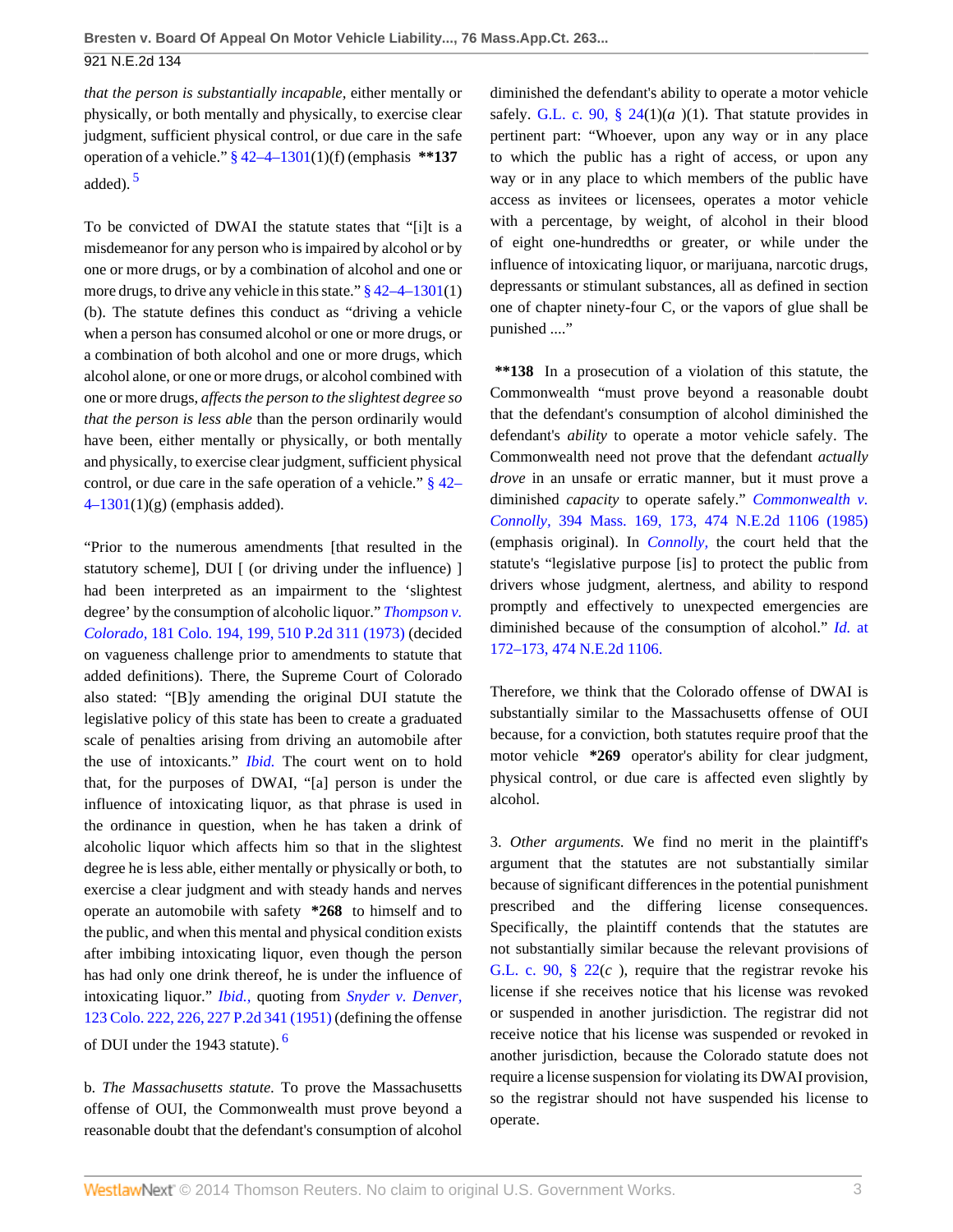The plaintiff's argument misconstrues the comparison that is required by use of the adjectival phrase "of a substantially similar nature." The phrase modifies the words "offenses or violations" of the statutes, i.e., the offenses as they are defined and not as they are punished. See *[Dowling v. Registrar of](http://www.westlaw.com/Link/Document/FullText?findType=Y&serNum=1997152795&pubNum=578&originationContext=document&vr=3.0&rs=cblt1.0&transitionType=DocumentItem&contextData=(sc.Search)) Motor Vehicles,* [425 Mass. 523, 682 N.E.2d 842 \(1997\)](http://www.westlaw.com/Link/Document/FullText?findType=Y&serNum=1997152795&pubNum=578&originationContext=document&vr=3.0&rs=cblt1.0&transitionType=DocumentItem&contextData=(sc.Search)).

In *[Dowling,](http://www.westlaw.com/Link/Document/FullText?findType=Y&serNum=1997152795&originationContext=document&vr=3.0&rs=cblt1.0&transitionType=DocumentItem&contextData=(sc.Search))* the Supreme Judicial Court recognized that inconsistencies between the States in connection with licensing consequences were not only possible, but expected. There, the registrar ordered a suspension of a Massachusetts driver's license for one year, in reciprocity for a one-year suspension in New Hampshire. Dowling argued that he would have received the imposition of a lesser suspension if the conduct had occurred in Massachusetts and, therefore, he should receive the lesser suspension.

The court held, however, that the registrar's decision was based upon a reasonable interpretation of [G.L. c. 90, § 22](http://www.westlaw.com/Link/Document/FullText?findType=L&pubNum=1000042&cite=MAST90S22&originatingDoc=Ia294d128165411df9988d233d23fe599&refType=LQ&originationContext=document&vr=3.0&rs=cblt1.0&transitionType=DocumentItem&contextData=(sc.Search))(*c* ), "that the rule of the first paragraph will govern when the suspension provided by Massachusetts law is longer than the suspension imposed by the sister State [the circumstances represented in the case at bar], and the rule of the third paragraph will govern when the suspension imposed by the sister State is longer than that provided by Massachusetts law [the circumstances represented in the *[Dowling](http://www.westlaw.com/Link/Document/FullText?findType=Y&serNum=1997152795&originationContext=document&vr=3.0&rs=cblt1.0&transitionType=DocumentItem&contextData=(sc.Search))* case]. [ [7](#page-4-1) ] The registrar's construction **\*270** of **\*\*139** [G.L. c. 90, § 22](http://www.westlaw.com/Link/Document/FullText?findType=L&pubNum=1000042&cite=MAST90S22&originatingDoc=Ia294d128165411df9988d233d23fe599&refType=LQ&originationContext=document&vr=3.0&rs=cblt1.0&transitionType=DocumentItem&contextData=(sc.Search))(*c* ), is reasonable and reflects the history of the statute." *[Dowling,](http://www.westlaw.com/Link/Document/FullText?findType=Y&serNum=1997152795&pubNum=578&originationContext=document&vr=3.0&rs=cblt1.0&transitionType=DocumentItem&contextData=(sc.Search)) supra* [at 526, 682 N.E.2d 842.](http://www.westlaw.com/Link/Document/FullText?findType=Y&serNum=1997152795&pubNum=578&originationContext=document&vr=3.0&rs=cblt1.0&transitionType=DocumentItem&contextData=(sc.Search))

We also find no merit in the plaintiff's argument that differences in evidentiary effect of blood alcohol concentration (BAC) breathalyzer readings should be further indication of the statutes' dissimilarity. Similar evidentiary value is allowed in both States for BAC readings below 0.05 (presumed in Colorado and inferred in Massachusetts, that the person is neither impaired nor under the influence), and both States permit an inference of being under the influence of alcohol and prohibit the operation of a motor vehicle with a BAC reading of 0.0[8](#page-4-2) or more. <sup>8</sup> Finally, we recognize that in Colorado a reading between those two values permits an inference of impaired ability, whereas Massachusetts does not create any inference. In our view, this difference is not significant since both statutes allow for prosecution of the respective offenses at issue with a BAC reading of 0.05 or more.

<span id="page-3-6"></span>Consequently, the judgment denying the plaintiff's motion for judgment on the pleadings and ordering the entry of judgment in favor of the board, as its decision was not based upon an error of law, was correct.

*Judgment affirmed.*

#### <span id="page-3-5"></span>**Parallel Citations**

921 N.E.2d 134

#### Footnotes

<span id="page-3-0"></span>[1](#page-1-0) [Colo.Rev.Stat. § 42–4–1301](http://www.westlaw.com/Link/Document/FullText?findType=L&pubNum=1000517&cite=COSTS42-4-1301&originatingDoc=Ia294d128165411df9988d233d23fe599&refType=LQ&originationContext=document&vr=3.0&rs=cblt1.0&transitionType=DocumentItem&contextData=(sc.Search))(1) (2004) states in pertinent part:

"(a) It is a misdemeanor for any person who is under the influence of alcohol or one or more drugs, or a combination of both alcohol and one or more drugs, to drive any vehicle in this state.

"(b) It is a misdemeanor for any person who is impaired by alcohol or by one or more drugs, or by a combination of alcohol and one or more drugs, to drive any vehicle in this state....

"(g) 'Driving while ability impaired' means driving a vehicle when a person has consumed alcohol or one or more drugs, or a combination of both alcohol and one or more drugs, which alcohol alone, or one or more drugs alone, or alcohol combined with one or more drugs, affects the person to the slightest degree so that the person is less able than the person ordinarily would have been, either mentally or physically, or both mentally and physically, to exercise clear judgment, sufficient physical control, or due care in the safe operation of a vehicle."

- <span id="page-3-1"></span>[2](#page-1-1) Both Colorado and Massachusetts are parties to this compact.
- <span id="page-3-2"></span>[3](#page-1-2) The record reflects that as a condition to full reinstatement of his license, the plaintiff was required to attend a driver alcohol program. He was allowed to participate in such a program in Colorado.
- <span id="page-3-3"></span>[4](#page-1-3) The plaintiff's license has since been fully reinstated. While the board earlier claimed that the plaintiff's appeal was moot, it has since waived this contention due to the surcharge that the plaintiff has been assessed as a result of his license suspension.
- <span id="page-3-4"></span>[5](#page-2-0) The statute also sets out that if a person has a blood alcohol level of 0.08 or more, then "such fact gives rise to the permissible inference that the defendant was under the influence of alcohol."  $\S$  42–4–1301(6)(a)(III).